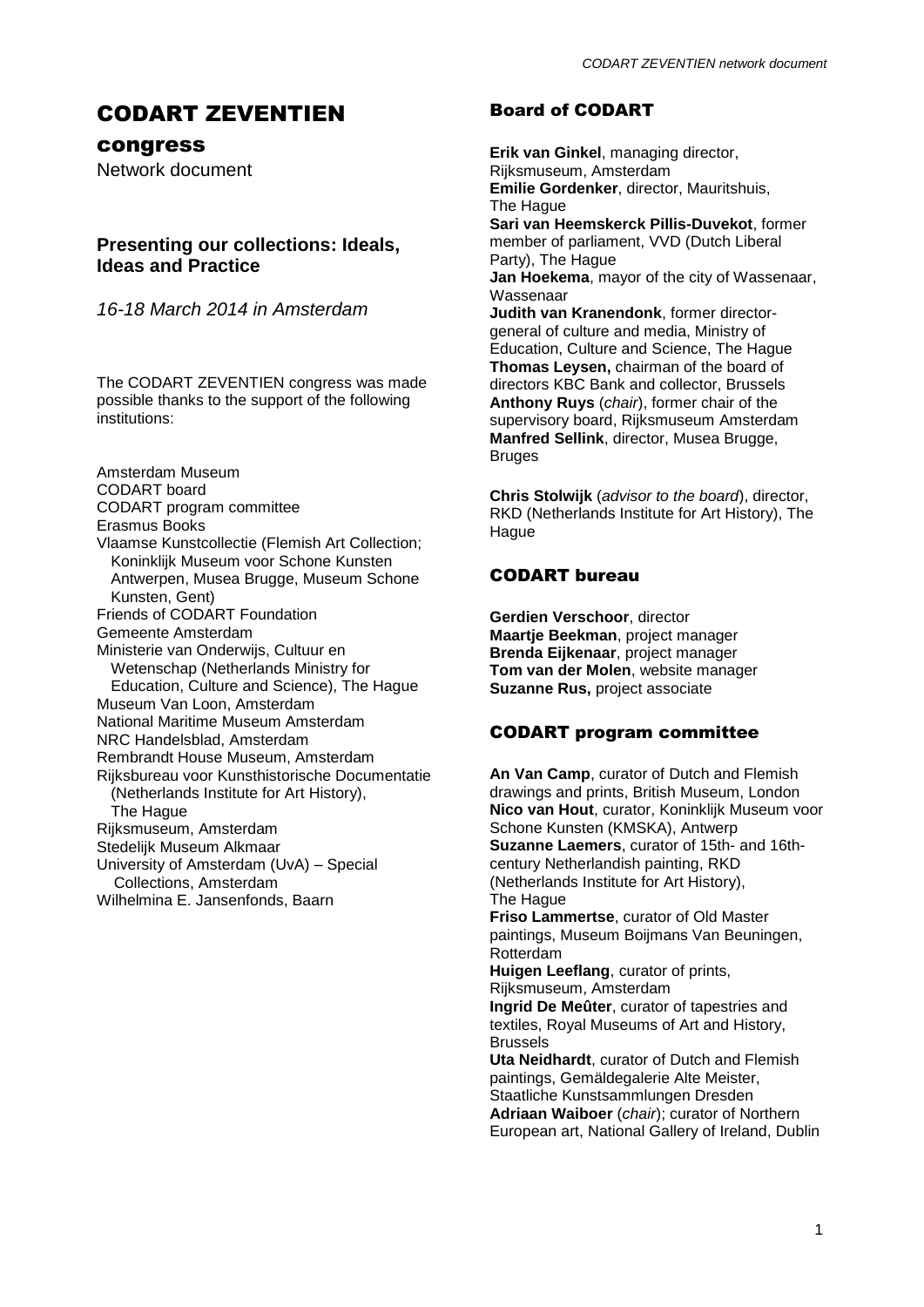# SUPPORTING INSTITUTIONS

## Erasmus Books

Nieuwe Herengracht 123a NL-1011 SC Amsterdam T +31 (0)20 535 3433 F +31 (0)20 620 6799 W www.erasmusbooks.nl

**Dirk Raes**, director dirk.raes@erasmusbooks.nl **Anne Oechtering** anne.oechtering@erasmusbooks.nl

# Flemish Art Collection

Abrahamstraat 13 B-9000 Ghent T +32 9 225 4924 F +32 9 225 4955 W www.vlaamsekunstcollectie.be

**Pascal Ennaert**, coordinator pascal.ennaert@vlaamsekunstcollectie.be

# Friends of CODART Foundation

P.O. Box 90418 NL-2509 LK The Hague T +31 70 333 9744 F +31 70 333 9749 E friends@codart.nl W www.codart.nl/friends

## **Board:**

**Thomas Leysen** *(chair)*, chairman of KBC Bank and collector, Antwerp

**Bob Haboldt**, director Haboldt&Co, Paris **Norbert Middelkoop**, curator of paintings, prints and drawings, Amsterdam Museum **Rob Vellekoop,** collector, The Hague **Titia Vellenga,** PR and Marketing Manager TEFAF Group, Helvoirt **Wim Weijland**, director, National Museum of Antiquities, Leiden

# Ministerie van Onderwijs, Cultuur en Wetenschap (Ministry of Education,

Culture and Science) P.O. Box 16375

NL-2500 BJ The Hague T +31 70 412 3456 F +31 70 412 3450 W www.minocw.nl

# RKD (Netherlands Institute for Art History)

P.O. Box 90418 NL-2509 LK The Hague T +31 70 333 9777 F +31 70 333 9789 E secretariaat@rkd.nl W www.rkd.nl

**Chris Stolwijk**, director

## Wilhelmina E. Jansenfonds

P.O. Box 72 NL-3740 AB Baarn T +31 6 5312 7459 E secretariaat@wejansenfonds.eu

**Erica van Eeghen**, chair **Jaap Sunderman Kees ter Horst**

# HOSTS AND PARTNER INSTITUTIONS

# Rijksmuseum

P.O. Box 74888 NL-1070 DN Amsterdam T +31 (0) 20 674 7000 W www.rijksmuseum.nl E info@rijksmuseum.nl

**Wim Pijbes**, general director w.pijbes@rijksmuseum.nl **Erik van Ginkel**, managing director e.van.ginkel@rijksmuseum.nl **Taco Dibbits**, director of collections t.dibbits@rijksmuseum.nl

**Reinier Baarsen**, senior curator of furniture r.baarsen@rijksmuseum.nl **Dirk Jan Biemond**, curator of metalwork d.biemond@rijksmuseum.nl **Duncan Bull**, curator of international painting d.bull@rijksmuseum.nl **Femke Diercks**, junior curator of glass and ceramics f.diercks@rijksmuseum.nl **Gijs van der Ham**, senior curator of history g.vander.ham@rijksmuseum.nl **Jan de Hond**, curator of ship wreck finds Nova Zembla/19th century j.de.hond@rijksmuseum.nl **Daniel Horst**, researcher history d.horst@rijksmuseum.nl **Huigen Leeflang**, curator of prints h.leeflang@rijksmuseum.nl **Elsje Janssen**, former curator of textiles elsje.janssen@kmska.be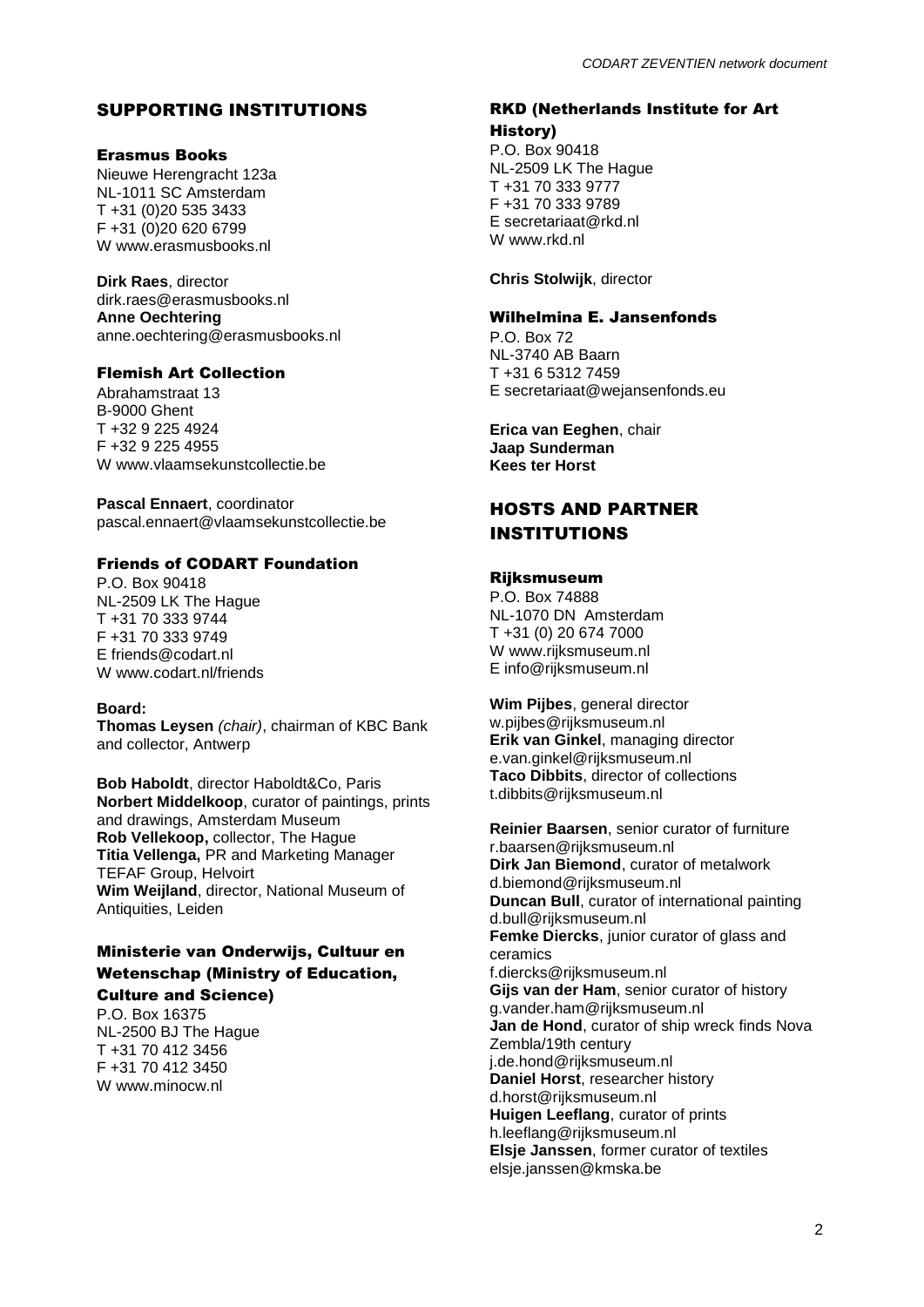**Bianca du Mortier**, curator of costumes and accessories b.du.mortier@rijksmuseum.nl **Pieter Roelofs**, curator of 17th-century Dutch painting p.roelofs@rijksmuseum.nl **Marijn Schapelhouman**, senior curator of drawings m.schapelhouman@rijksmuseum.nl **Matthias Ubl**, junior curator of early Netherlandish art m.ubl@rijksmuseum.nl **Jeroen van der Vliet**, curator of maritime collections j.vander.vliet@rijksmuseum.nl

# Amsterdam Museum

P.O. Box 3302 NL-1001 AC Amsterdam T +31 (0) 20 523 1822 F +31 (0) 20 620 7789 W www.amsterdammuseum.nl E info@amsterdammuseum.nl

**Norbert Middelkoop**, curator of paintings, prints and drawings info@amsterdammuseum.nl **Paul Spies**, director p.spies@amsterdammuseum.nl

# Museum Van Loon

Keizersgracht 672 NL-1017 ET Amsterdam T +31 (0) 20 624 5255 W www.museumvanloon.nl E info@museumvanloon.nl

**Tonko Grever**, director tonkogrever@museumvanloon.nl

# Museum Het Rembrandthuis (Rembrandt House Museum)

P.O. Box 16944 NL-1001 RK Amsterdam T +31 (0) 20 520 0400 W www.rembrandthuis.nl E museum@rembrandthuis.nl

**Marie-José Grotenhuis**, managing director a.i. m.j.grotenhuis@rembrandthuis.nl **Leonore van Sloten**, assistant curator l.vansloten@rembrandthuis.nl **Jaap van der Veen**, research curator j.vanderveen@rembrandthuis.nl **Peter Schatborn**, guest curator peter@schatborn.nl

# Het Scheepvaartmuseum (National

Maritime Museum) P.O. Box 15443 NL-1001 MK Amsterdam T +31 (0) 20 523 2222 F +31 (0) 20 523 2213 W www.hetscheepvaartmuseum.nl E info@hetscheepvaartmuseum.nl

**Cécile Bosman**, curator of maritime art cbosman@hetscheepvaartmuseum.nl **Remmelt Daalder**, former curator remmeltdaalder@gmail.com

# Universiteit van Amsterdam (UvA) (University of Amsterdam)– Special Collections

Oude Turfmarkt 129 NL-1012 GC Amsterdam T +31 (0) 20 525 7300 W www.bijzonderecollecties.uva.nl

**Marike van Roon**, senior curator m.vanroon@uva.nl **Steph Scholten**, director s.c.g.t.scholten@uva.nl

# Stedelijk Museum Alkmaar

Canadaplein 1 NL-1811 KE Alkmaar T +31 (0) 72 548 9789 W stedelijkmuseumalkmaar.nl E info@museumalkmaar.nl

## **Christi Klinkert**, curator

christi@museumalkmaar.nl **Lidewij de Koekkoek**, director lidewij@museumalkmaar.nl **Daantje Meuwissen**, guest curator daantje.meuwissen@gmail.com

# NRC

P.O. Box 20673 NL-1001 NR Amsterdam T +31 (0) 20 755 3000 F +31 (0) 20 755 3939 W www.nrc.nl E nrc@nrc.nl

**Peter Vandermeersch**, chief editor p.vandermeersch@nrc.nl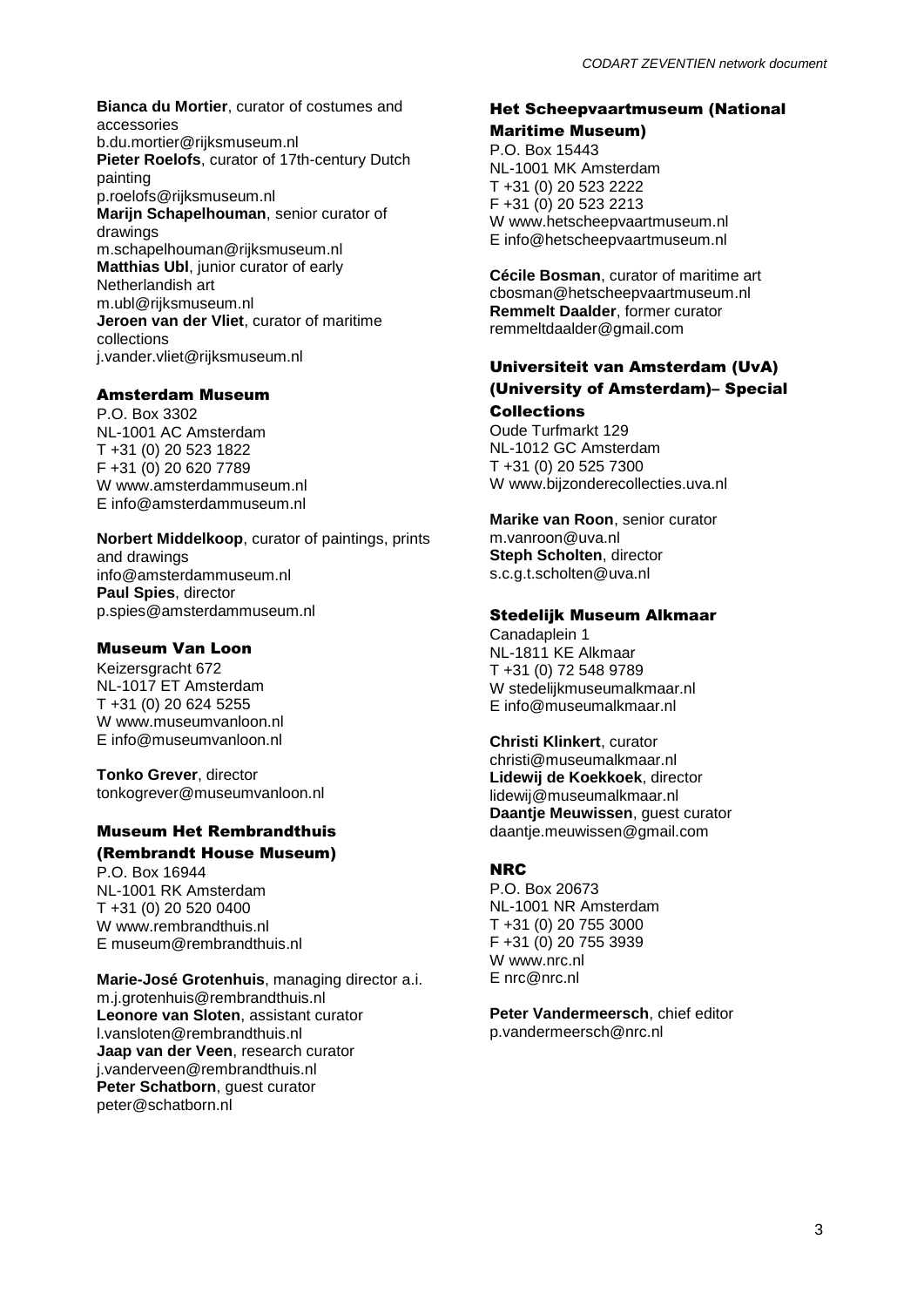# SPEAKERS

*for email addresses see participants list*

# Lectures on Monday, 17 March

**Krzysztof Pomian**, scientific director of the Museum of Europe, Brussels. *Museum Art Exhibitions: Between Aesthetics and History* **Taco Dibbits**, director of collections of the Rijksmuseum Amsterdam. *Playful Simplicity: The Renovation of the New Rijksmuseum* **James Bradburne**, director general of the Fondazione Palazzo Strozzi in Florence, Italy. *Collecting our thoughts: the Palazzo Strozzi*

## Statements on the congress theme on Monday, 17 March

**Jane Turner**, head of the Printroom of the Rijksmuseum, Amsterdam. *Museum Labels: Bridging the Gap between Curators, Editors and Educators*

**Kirstin Kennedy**, curator of applied arts of the Victoria and Albert Museum, London. *Back to the Future: Objects, Design and the Visitor Experience at the V&A*

**Ulrike Surmann**, curator at Kolumba, Art Museum of the Archdiocese of Cologne, Cologne. *The Museum as a Laboratory of Aesthetics*

# Speakers' Corner on Tuesday, 18 March

**Christi Klinkert**, curator at Stedelijk Museum Alkmaar. *Brothers in Art. Caesar and/or Allart van Everdingen in Stedelijk Museum Alkmaar* **Leila Mehulić**, curator at Muzej Mimara, Zagreb*. Towards continuous reinterpretation. Creating a temporary exhibition out of the permanent display of the Mimara Museum*

**Peter Carpreau**, curator at Museum M, Leuven. *Rethinking presentations. A masterplan for a new semi-permanent presentation*

**Joaneath Spicer**, The James A. Murnaghan curator of Renaissance and Baroque art at Walters Art Museum, Baltimore*. Visiting the Walters' Chamber of Wonders Online*

**Mayken Jonkman**, curator of 19th-century Dutch and Flemish art/Head of (early) modern art until 1900 at RKD (Netherlands Institute for Art History), The Hague. *Ask not what you can do for the RKD, ask what the RKD can do for you*

**Paul Spies**, director of Amsterdam Museum. *Group portraits on the move. Amsterdam's unique heritage past its own museum walls*

# PARTICIPANTS CODART ZEVENTIEN CONGRESS

#### **Joost Vander Auwera**

*Section Head a.i. of Old Master drawings & sculpture* Royal Museums of Fine Arts of Belgium - Museum of Ancient Art, Brussels vanderauwera@fine-arts-museum.be

# **Claire Baisier**

*Curator*

Museum Mayer van den Bergh, Antwerp claire.baisier@stad.antwerpen.be

# **Katy Barrett**

*Curator of Art, pre-1800* National Maritime Museum, London kbarrett@rmg.co.uk

## **Sylvia Böhmer**

*Curator of paintings* Suermondt-Ludwig-Museum, Aachen sylvia.boehmer@mail.aachen.de

**Bob van den Boogert**

bcb@xs4all.nl

# **Piotr Borusowski**

*Assistant curator* Muzeum Narodowe w Warszawie, Warsaw pborusowski@gmail.com

# **Cécile Bosman**

*Curator of maritime art* Het Scheepvaartmuseum, Amsterdam cbosman@hetscheepvaartmuseum.nl

## **James M. Bradburne**

*Director General* Palazzo Strozzi, Firenze j.bradburne@palazzostrozzi.org

## **Peter van den Brink**

*Director of the Aachen City Museums* Suermondt-Ludwig-Museum, Aachen peter.vandenbrink@mail.aachen.de

# **Geerte Broersma**

*Project associate collections* Mauritshuis, The Hague g.broersma@mauritshuis.nl

## **An Van Camp**

*Curator of Dutch and Flemish drawings and prints* British Museum, London avancamp@thebritishmuseum.ac.uk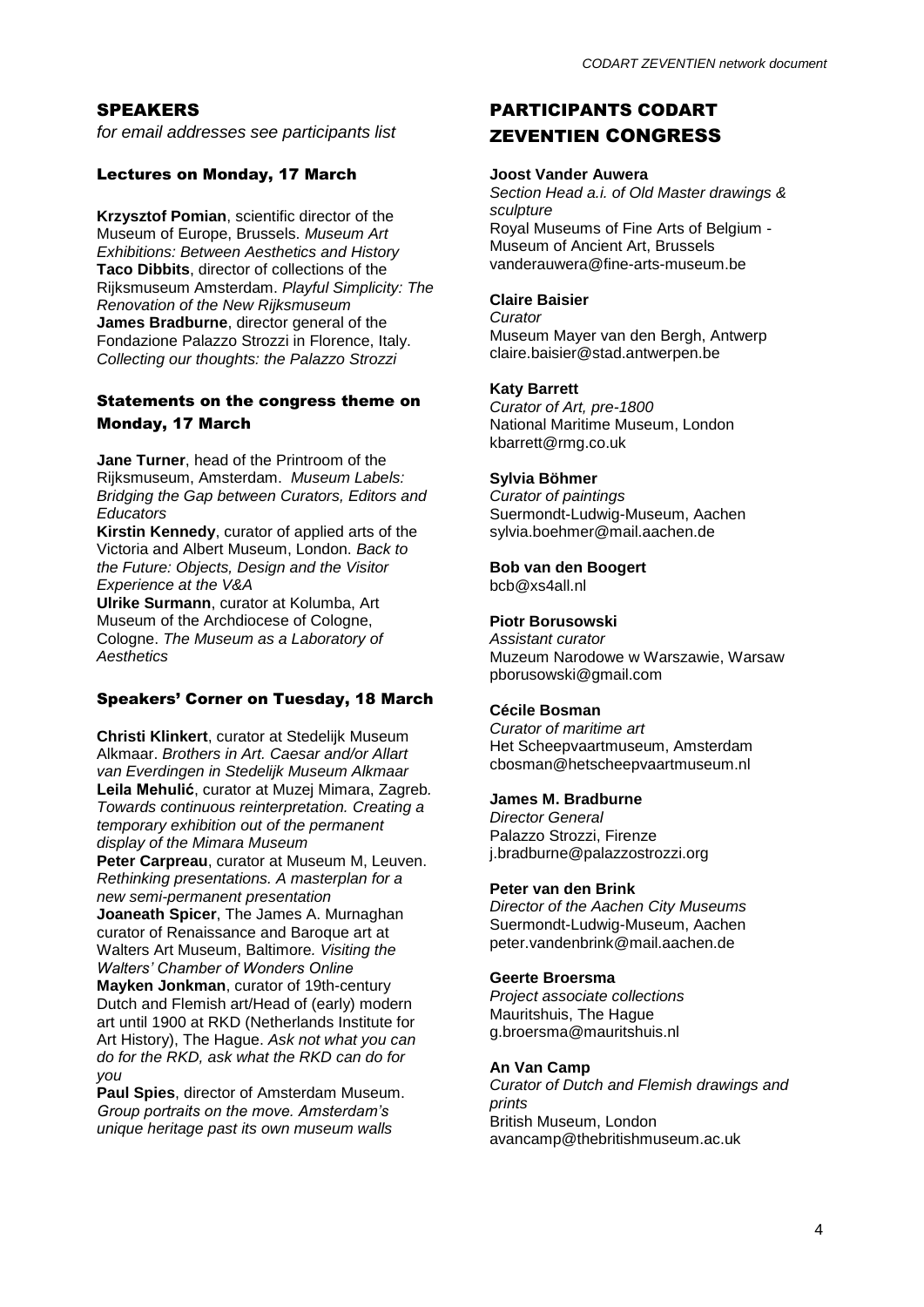**Peter Carpreau** *Curator-in-charge Old Masters* M, Louvain peter.carpreau@leuven.be

**Görel Cavalli-Björkman** gorel@cavalli-bjorkman.com

# **Anna Chernyavskaya**

*Chief curator* The OMSK M.A. Vrubel Museum, Omsk chernyavskaya-anna@yandex.ru

**Daniel Christiaens** *Curator* Maagdenhuismuseum, Antwerp daniel.christiaens@ocmw.antwerpen.be

## **Wolfgang Cillessen**

*Curator* Historisches Museum Frankfurt am Main wolfgang.cillessen@stadt-frankfurt.de

# **Ingrid Ciulisovà**

*Researcher* Slovak Academy of Sciences - Institute of Art History, Bratislava dejuciul@savba.sk

**James Clifton** *Director* Sarah Campbell Blaffer Foundation, Houston jclifton@mfah.org

#### **Renske Cohen Tervaert** *Researcher*

Koninklijk Paleis, Amsterdam r.cohentervaert@dkh.nl

## **Sabine Craft-Giepmans**

*Head of Special Collections Fine Arts* RKD (Netherlands Institute for Art History), The Hague craft@rkd.nl

## **Marjan Debaene**

*Head of Collections* M, Louvain marjan.debaene@leuven.be

## **Jelena Dergenc**

*Senior curator* Narodni Muzej, Belgrade jelenadergenc@yahoo.com

# **Lloyd DeWitt**

*Curator of European Art* Art Gallery of Ontario lloyd\_dewitt@ago.net

#### **Femke Diercks**

*Junior curator of glass and ceramics* Rijksmuseum, Amsterdam f.diercks@rijksmuseum.nl

## **Blaise Ducos**

*Curator of 17th- and 18th-century Dutch and Flemish paintings* Musée du Louvre, Paris blaise.ducos@louvre.fr

# **Julia Ellinghaus**

*Project researcher* Historisches Museum Frankfurt am Main j.ellinghaus@hotmail.com

# **Kirsi Eskelinen**

*Head of collections* Gösta Serlachius Museum of Fine Arts, Mänttä kirsi.eskelinen@serlachius.fi

# **Thera Folmer-von Oven**

*Curator* Private Collection therafolmer@planet.nl

#### **Carina Fryklund** *Research curator for Netherlandish, Flemish and Dutch art*

Nationalmuseum, Stockholm cfd@nationalmuseum.se

# **Jenny Gaschke**

*Fine Art Curator* Bristol's City Museum and Art Gallery jenny.gaschke@bristol.gov.uk

# **Emilie Gordenker**

*Director* Mauritshuis, The Hague gordenker.e@mauritshuis.nl

# **Lia Gorter**

*Director* Foundation for Cultural Inventory, Amsterdam gorter.a@chello.nl

## **Gerlinde Gruber**

*Curator of Flemish Baroque painting* Kunsthistorisches Museum, Vienna gerlinde.gruber@khm.at

## **David de Haan**

*Junior curator of Arts before 1850* Stedelijk Museum Het Prinsenhof, Delft ddhaan@delft.nl

## **Dunja Hak**

*Curator* Museum Catharijneconvent, Utrecht d.hak@catharijneconvent.nl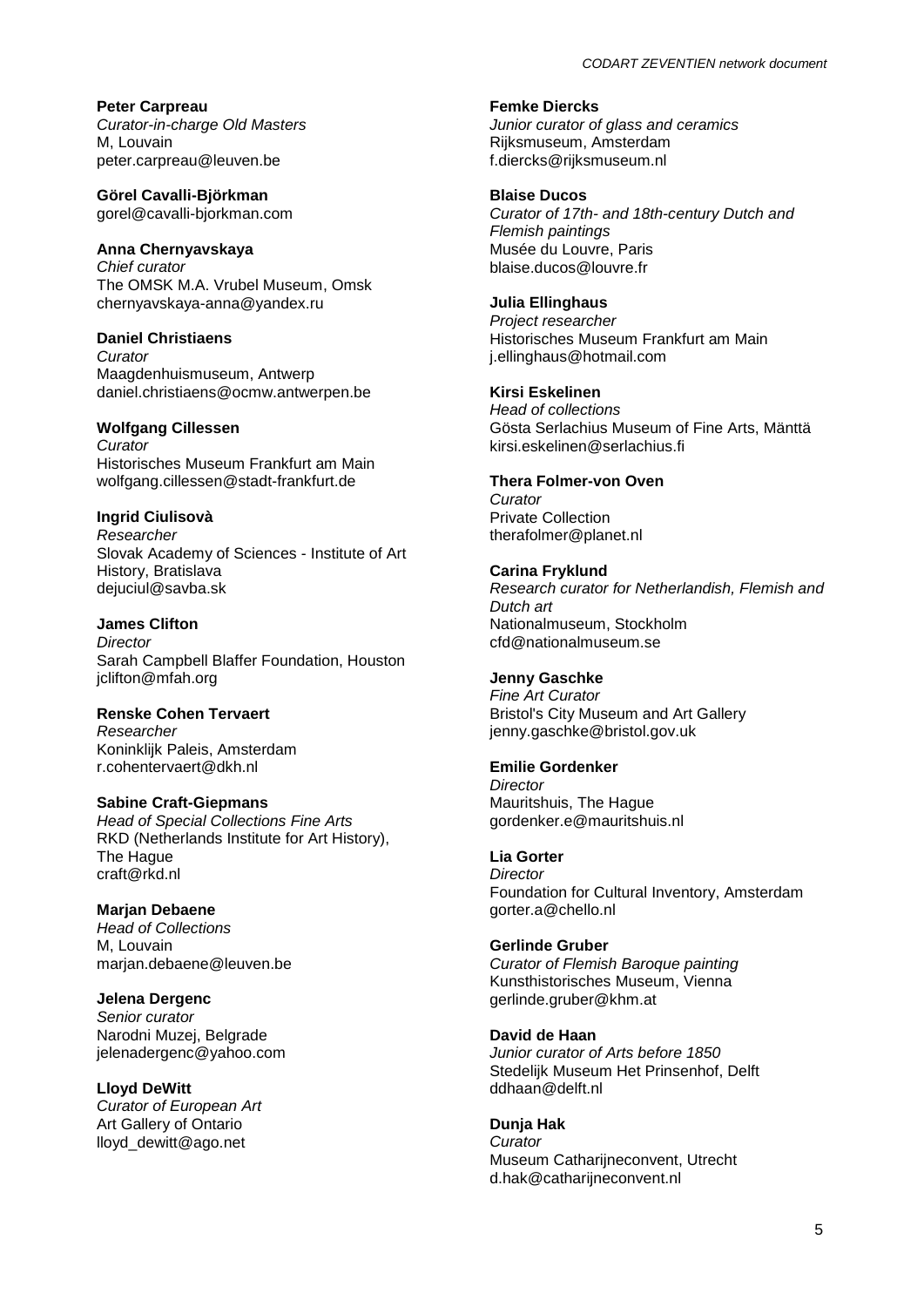**Gijs van der Ham** *Senior Curator of History* Rijksmuseum, Amsterdam g.vander.ham@rijksmuseum.nl

**Ursula Härting** *Exhibition curator* Gustav-Lübcke-Museum, Hamm haertingu1@aol.com

**Karen Hearn** *Honorary Professor* University College London karen.hearn77@yahoo.com

**Jan Jaap Heij** heij.wal@gmail.com

#### **Lars Hendrikman** *Curator of Old Master painting and applied arts* Bonnefantenmuseum, Maastricht hendrikman@bonnefanten.nl

**Zofia Herman** *Assistant curator* Muzeum Narodowe w Warszawie, Warsaw zherman@mnw.art.pl

**Erik Hinterding** *Curator of prints* Rijksmuseum, Amsterdam e.hinterding@rijksmuseum.nl

#### **Annemieke Hogervorst**

*Curator* Gemeentemuseum Helmond a.hogervorst@helmond.nl

**Claudia Hörster**

*Keeper of the art collection* Koninklijk Huisarchief, The Hague c.horster@dkh.nl

# **Nico van Hout**

*Curator* Koninklijk Museum voor Schone Kunsten, Antwerp nico.vanhout@kmska.be

**Chiyo Ishikawa**

*Chief curator of collections and curator of European painting and sculpture* Seattle Art Museum chiyoi@seattleartmuseum.org

**Irene Jacobs** *Curator* Maritiem Museum Rotterdam i.jacobs@maritiemmuseum.nl

# **Aleksandra Janiszewska**

*Assistant curator* Muzeum Narodowe w Warszawie, Warsaw ajaniszewska@mnw.art.pl

**Elsje Janssen**

*Director of Collections* Koninklijk Museum voor Schone Kunsten, Antwerp (*former curator of textiles, Rijksmuseum*) elsje.janssen@kmska.be

#### **Mayken Jonkman**

*Curator of 19th-century Dutch and Flemish art / Head of (early) modern art until 1900* RKD (Netherlands Institute for Art History), The Hague jonkman@rkd.nl

#### **Dariusz Kacprzak**

*Chief curator and Deputy Director for scientific issues* Muzeum Narodowe w Szczecinie, Szczecin darek.kacprzak@interia.pl

# **Kirstin Kennedy**

*Curator* Victoria and Albert Museum, London k.kennedy@vam.ac.uk

## **Christi Klinkert**

*Curator* Stedelijk Museum Alkmaar christi@museumalkmaar.nl

## **Egge Knol**

*Curator* Groninger Museum, Groningen eknol@groningermuseum.nl

#### **Paul Knolle**

*Head of collections and curator of Fine Arts* Rijksmuseum Twenthe, Enschede pknolle@rijksmuseumtwenthe.nl

#### **Claudia Koch**

*Curator* Gemäldegalerie der Akademie der bildenden Künste, Vienna c.koch@akbild.ac.at

#### **Lidewij de Koekkoek**

*Director* Stedelijk Museum Alkmaar lidewij@museumalkmaar.nl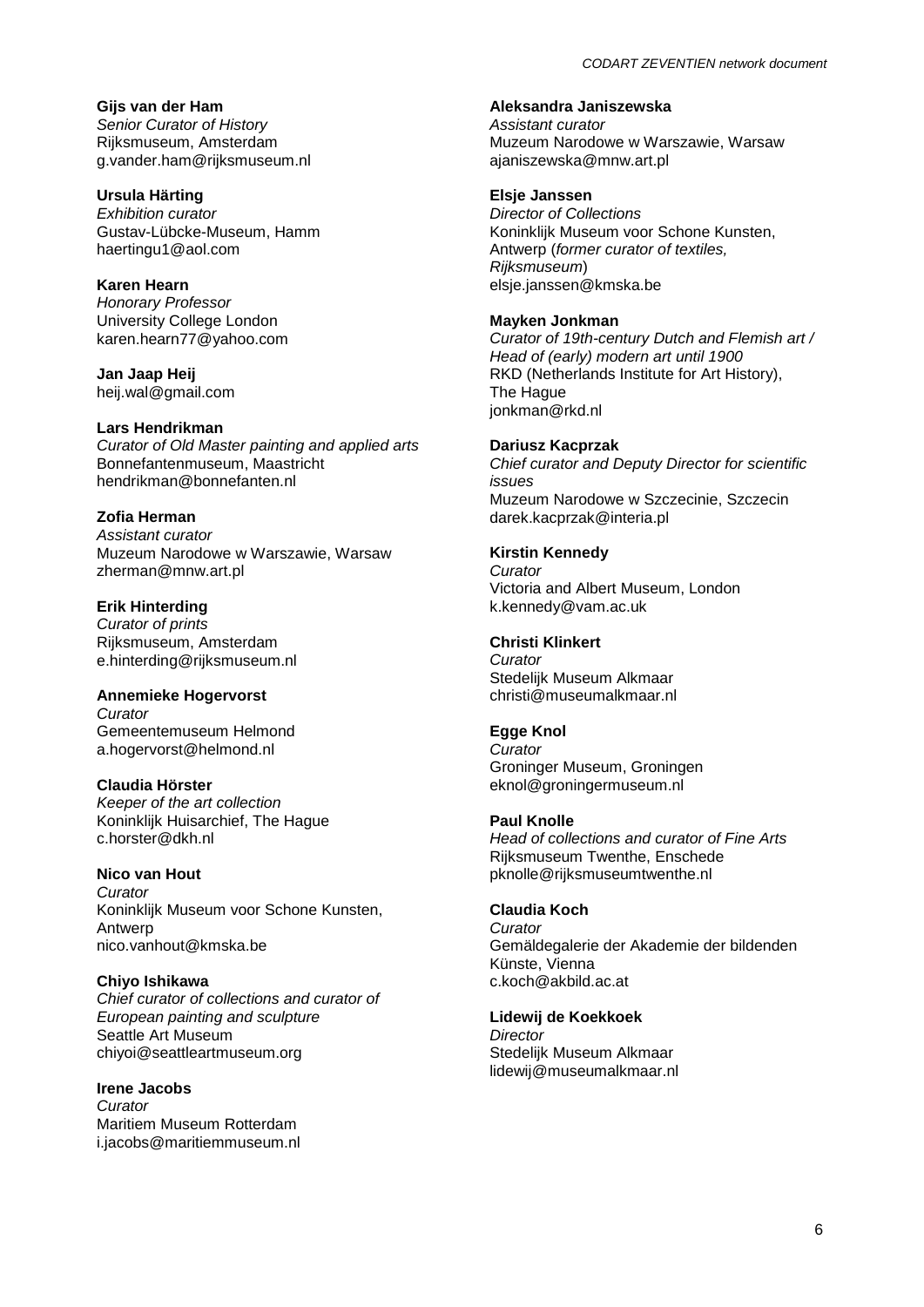## **Roman Koot**

*Head of public services and chief curator of the library and foreign art* RKD (Netherlands Institute for Art History), The Hague koot@rkd.nl

# **Tanja Kootte**

*Curator of Dutch Protestantism* Museum Catharijneconvent, Utrecht tg.kootte@catharijneconvent.nl

## **Greta Koppel**

*Curator of Dutch and Flemish paintings* Kadrioru Kunstimuuseum, Eesti Kunstimuuseum, Tallinn greta.koppel@ekm.ee

## **Fritz Koreny**

*Senior researcher* Institut für Kunstgeschichte der Universität Wien, Vienna fritz.koreny@univie.ac.at

## **Dragana Kovačìč**

*Senior curator* Narodni Muzei, Belgrade dragana.kovacic@gmail.com

# **Konstanze Krüger**

*Research associate* Gemäldegalerie Alte Meister, Staatliche Kunstsammlungen Dresden konstanze.krueger@skd.museum

## **Anique de Kruijf**

*Curator religious heritage* Museum Catharijneconvent, Utrecht a.dekruijf@catharijneconvent.nl

#### **Blanka Kubíková**

*Curator of the collection of prints* Národní galerie v Praze, Prague kubikova@ngprague.cz

#### **Suzanne Laemers**

*Curator of fifteenth and sixteenth century Netherlandish painting* RKD (Netherlands Institute for Art History), The Hague laemers@rkd.nl

## **Friso Lammertse**

*Curator of Old Master paintings* Museum Boijmans Van Beuningen, Rotterdam lammertse@boijmans.nl

**Inga Lander** *Curator* National Library of Russia, St. Petersburg print@nlr.ru

#### **Huigen Leeflang**

*Curator of prints* Rijksmuseum, Amsterdam h.leeflang@rijksmuseum.nl

#### **Micha Leeflang**

*Curator of medieval art* Museum Catharijneconvent, Utrecht m.leeflang@catharijneconvent.nl

#### **Anne Lenders**

*Assistant curator* Mauritshuis, The Hague lenders.a@mauritshuis.nl

# **Rebecca Long**

*Associate Curator* Indianapolis Museum of Art rlong@imamuseum.org

## **Oxana Lopatina**

*Curator of glass and ceramics* Pushkin State Museum of Fine Arts, Moscow oxana@lopatina.ru

#### **Synnöve Malmström**

*Curator* Amos Anderson Art Museum, Helsinki synnove.malmstrom@amosanderson.fi

#### **Natalja Markova**

*Senior researcher, curator of Netherlandish, Dutch and Flemish prints and drawings* Pushkin State Museum of Fine Arts, Moscow av6518@comtv.ru

#### **Leila Mehulić**

*Curator* Muzej Mimara, Zagreb leila.mehulic@mimara.hr

#### **Fred Meijer**

*Senior curator of Dutch and Flemish paintings*  RKD (Netherlands Institute for Art History), The Hague meijer@rkd.nl

## **Ingrid De Meûter**

*Curator of tapestries and textiles* Royal Museums of Art and History, Brussels i.demeuter@kmkg.be

#### **Norbert Middelkoop**

*Curator of paintings, prints and drawings* Amsterdam Museum info@amsterdammuseum.nl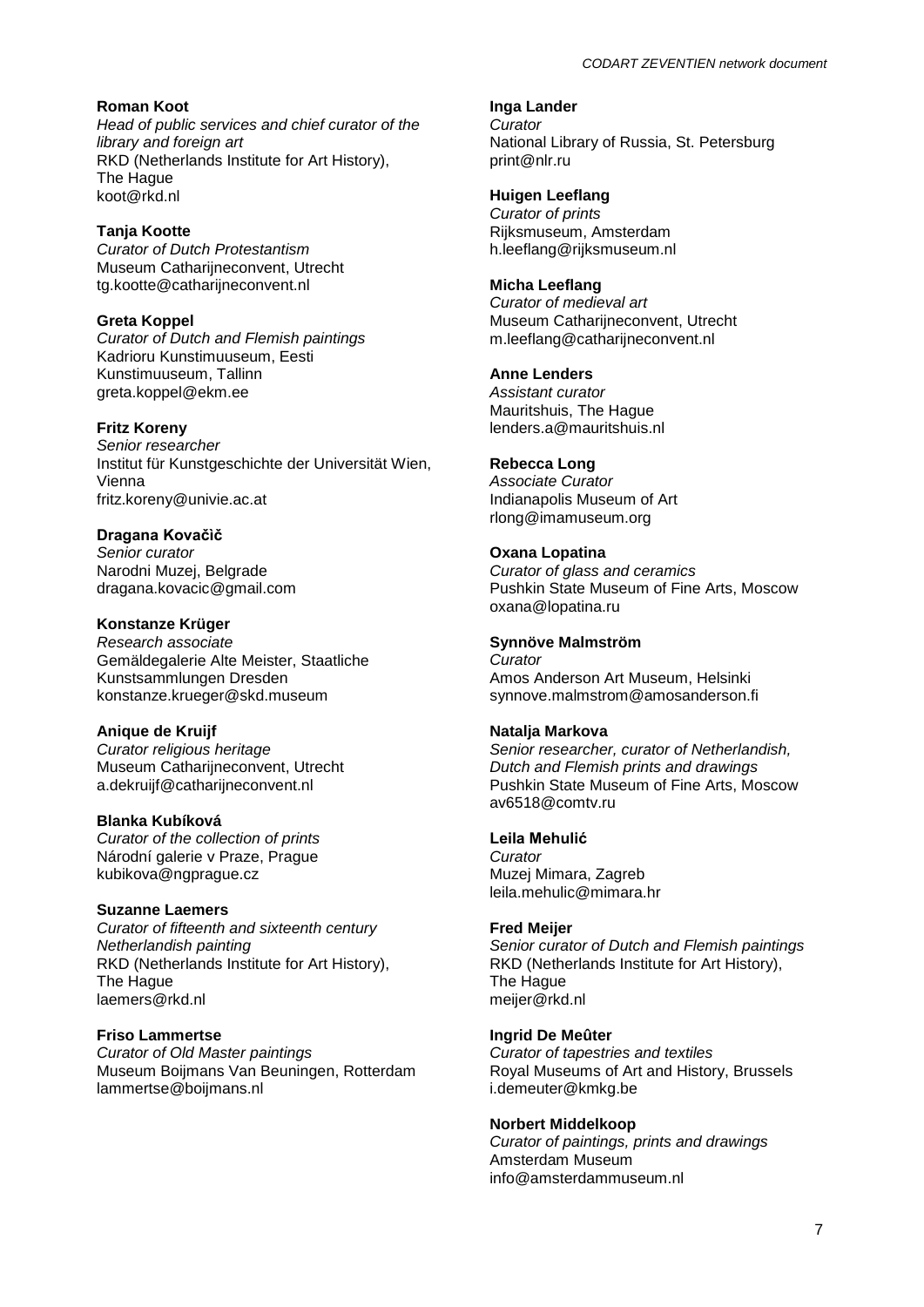**Janelle Moerman** *Director* Huygensmuseum Hofwijck janelle.moerman@hofwijck.nl

#### **Polina Mogilina**

*Curator of 17th-century Dutch painting* Pushkin State Museum of Fine Arts, Moscow m.polina-gmii@mail.ru

## **Uta Neidhardt**

*Curator of Dutch and Flemish paintings* Gemäldegalerie Alte Meister, Staatliche Kunstsammlungen Dresden uta.neidhardt@skd.museum

#### **Lawrence Nichols**

*William Hutton Senior Curator, European and American Painting and Sculpture before 1900* Toledo Museum of Art lnichols@toledomuseum.org

#### **Nadine Orenstein**

*Curator of prints and drawings* Metropolitan Museum of Art, New York n.orenstein@att.net

## **Vanessa Paumen**

*Coordinator, Flemish research center for the arts in the Burgundian Netherlands* Groeningemuseum, Musea Brugge vanessa.paumen@brugge.be

## **Krzysztof Pomian**

*Scientific director* Museum of Europe, Brussels kpomian@gmail.com

## **Teresa Posada Kubissa**

*Curator of Flemish paintings and Northern Schools (to 1700)* Museo Nacional del Prado, Madrid tposada.kubissa@museodelprado.es

#### **Ruud Priem**

*Independent museum professional* **Culemborg** ruud.priem@gmail.com

# **Monique Rakhorst**

*Junior Curator of Old Art* Bonnefantenmuseum, Maastricht rakhorst@bonnefanten.nl

#### **Christine Riding**

*Senior Curator of Art and Head of the Arts Department* National Maritime Museum, London criding@nmm.ac.uk

#### **Pieter Roelofs**

*Curator of 17th-century Dutch painting* Rijksmuseum, Amsterdam p.roelofs@rijksmuseum.nl

#### **Gary Schwartz**

*Director emeritus of CODART, Honorary CODART member* Maarssen gary.schwartz@xs4all.nl

#### **Loekie Schwartz**

*Honorary CODART member* Maarssen loekie.schwartz@xs4all.nl

#### **Gero Seelig**

*Curator of Netherlandish paintings* Staatliches Museum Schwerin seelig@museum-schwerin.de

#### **Tico Seifert**

*Senior curator of Northern European art* Scottish National Gallery, Edinburgh ctseifert@nationalgalleries.org

#### **Manfred Sellink**

*Director* Musea Brugge manfred.sellink@brugge.be

#### **Anja Ševčík**

*Head of Department of Baroque Painting* Wallraf-Richartz-Museum & Fondation Corboud sevcik@wallraf.museum

#### **Joaneath Spicer**

*The James A. Murnaghan curator of Renaissance and Baroque art* Walters Art Museum, Baltimore jspicer@thewalters.org

#### **Paul Spies**

*Director* Amsterdam Museum p.spies@amsterdammuseum.nl

## **Marieke Spliethoff**

*Curator of paintings* Paleis Het Loo, Apeldoorn m.spliethoff@paleishetloo.nl

#### **Shlomit Steinberg**

*Hans Dichand curator of European art* Israel Museum, Jerusalem shlomitst@imj.org.il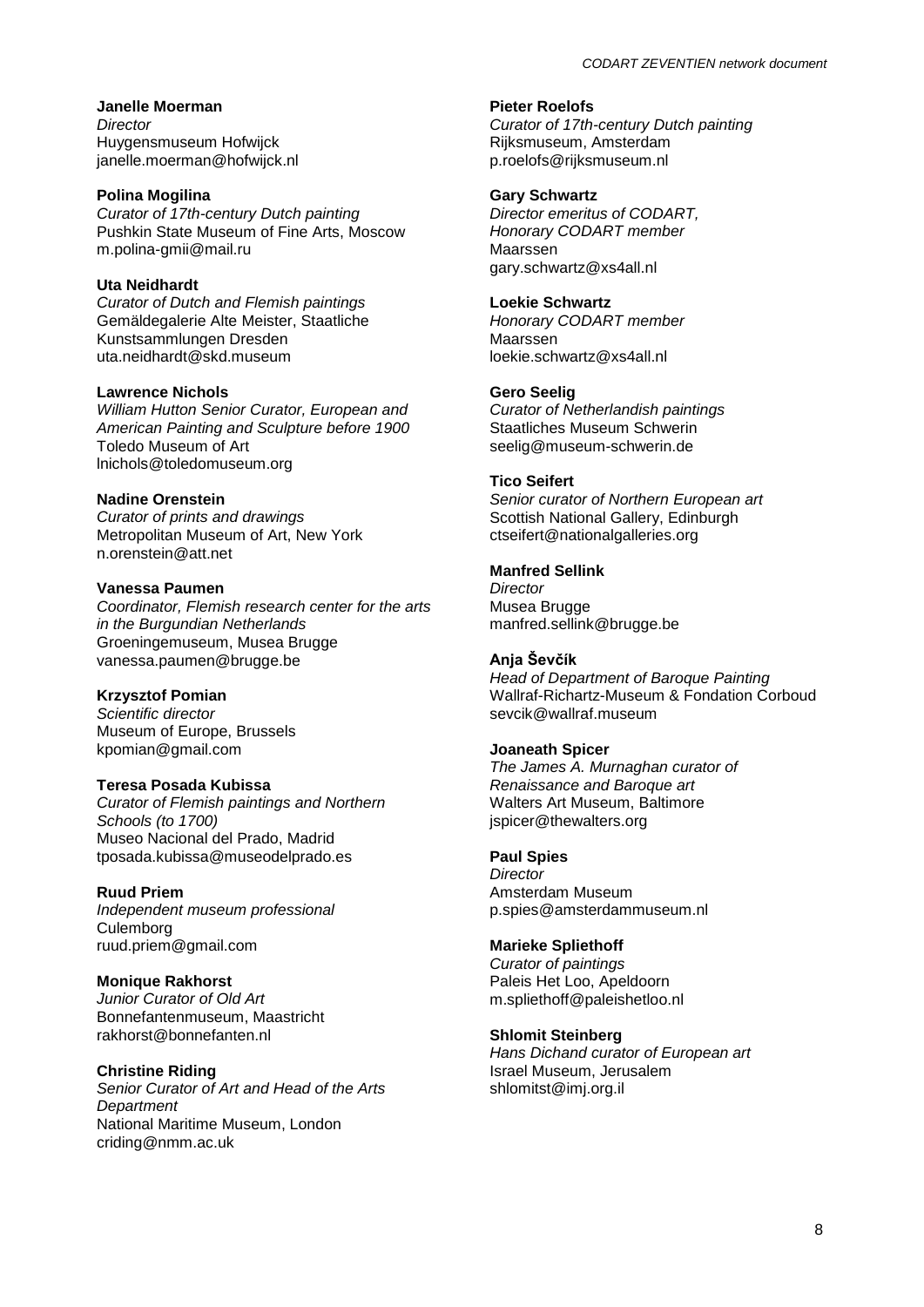**Pippa Stephenson** *Curator of European Art* Glasgow Museums pippa.stephenson@glasgowlife.org.uk

**Lenka Stolarova** *Curator* Národní galerie v Praze, Prague stolarova@ngprague.cz

**Marlies Stoter** *Curator of art and applied art* Fries Museum, Leeuwarden m.stoter@friesmuseum.nl

**Ariane van Suchtelen** *Curator* Mauritshuis, The Hague vansuchtelen.a@mauritshuis.nl

**Dominique Nicole Surh** *Curator* Leiden Gallery, New York dominiquesurh@leidengallery.com

**Joanna Tomicka** *Curator of European prints* Muzeum Narodowe w Warszawie, Warsaw jtomicka@mnw.art.pl

**Ilona van Tuinen** *Assistant Curator* Leiden Gallery, New York ivantuinen@leidengallery.com

**Anna Tummers** *Curator of Old Masters* Frans Hals Museum, Haarlem tummers@franshalsmuseum.nl

**Matthias Ubl** *Junior curator early Netherlandish painting* Rijksmuseum, Amsterdam m.ubl@rijksmuseum.nl

**Hildegard Van de Velde** *Curator* Rockoxhuis, Antwerp hildegard.vandevelde@kbc.be

**Christiaan Vogelaar** *Chief curator and curator of Old Master paintings and decorative arts* Museum De Lakenhal, Leiden c.vogelaar@lakenhal.nl

**Annette de Vries** *Director and curator* Castle Duivenvoorde, Voorschoten advries@kasteelduivenvoorde.nl

**Adriaan Waiboer**

*Curator of Northern European art* National Gallery of Ireland, Dublin awaiboer@ngi.ie

**Amy Walsh** *Curator of Northern European paintings* Los Angeles County Museum of Art awalsh@lacma.org

**Evelien de Wilde**

*Assistent curator* Groeningemuseum, Musea Brugge evelien.de.wilde@brugge.be

**Lina van der Wolde** *Curator* Atlas Van Stolk, Rotterdam l.vanderwolde@museumrotterdam.nl

**Yao-Fen You** *Assistant curator of European sculpture and decorative arts* Detroit Institute of Arts yyou@dia.org

**Antoni Ziemba** *Chief curator of the foreign painting gallery* Muzeum Narodowe w Warszawie, Warsaw aziemba@mnw.art.pl

**Marianna van der Zwaag** *Head of Exhibitions* Koninklijk Paleis, Amsterdam m.vanderzwaag@dkh.nl

HOSTS AND ORGANIZATION

**Reinier Baarsen**  *Senior curator of furniture* Rijksmuseum, Amsterdam r.baarsen@rijksmuseum.nl

**Dirk Jan Biemond** *Curator of metalwork* Rijksmuseum, Amsterdam d.j.biemond@rijksmuseum.nl

**Cécile Bosman** *Curator of maritime art* Het Scheepvaartmuseum, Amsterdam cbosman@hetscheepvaartmuseum.nl

**Duncan Bull**  *Curator of international painting* Rijksmuseum, Amsterdam d.bull@rijksmuseum.nl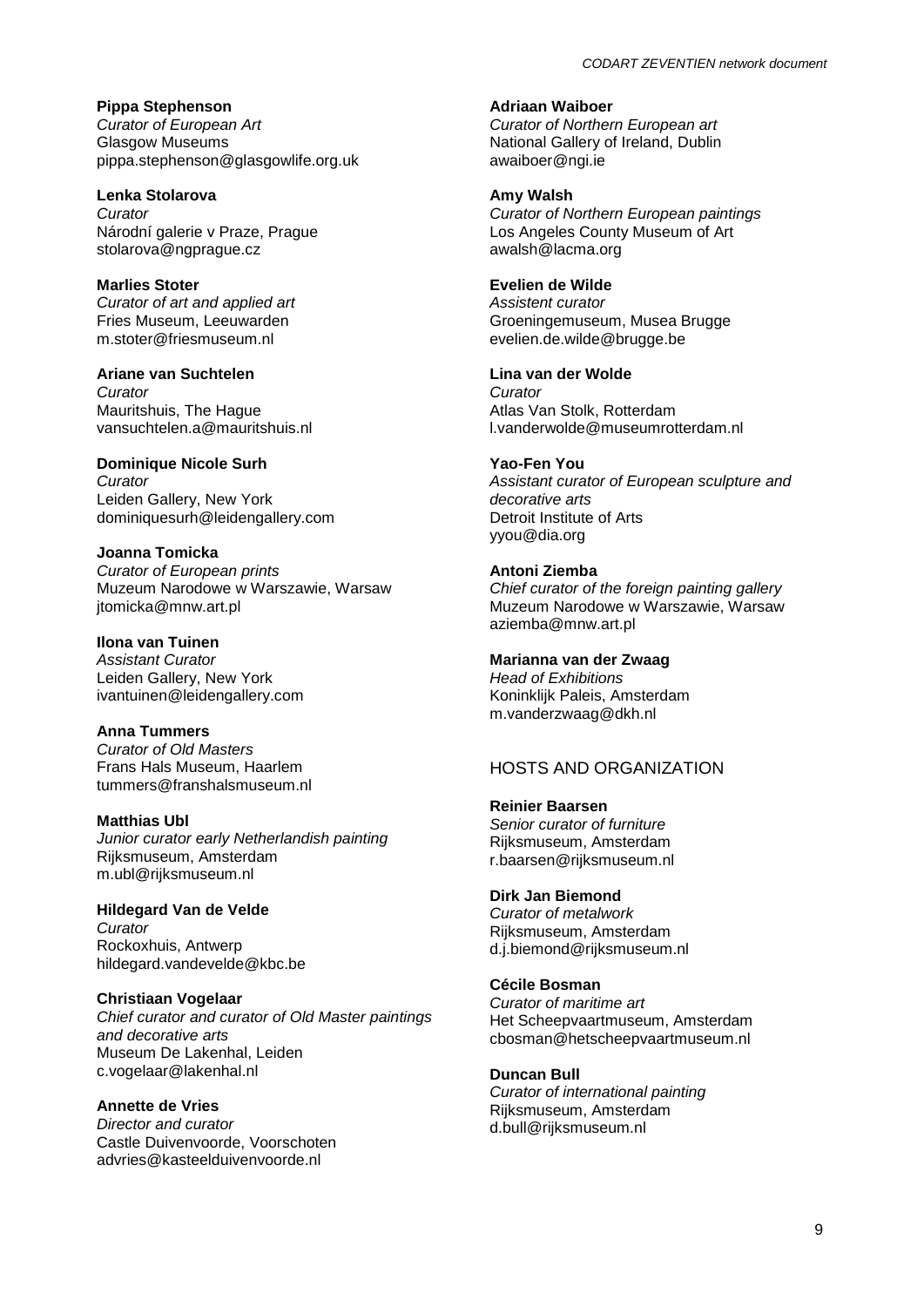**Remmelt Daalder** *Former curator* Het Scheepvaartmuseum, Amsterdam remmeltdaalder@gmail.com

**Taco Dibbits** *Director of collections* Rijksmuseum, Amsterdam t.dibbits@rijksmuseum.nl

**Femke Diercks** *Junior curator ceramics* Rijksmuseum, Amsterdam f.diercks@rijksmuseum.nl

**Tonko Grever** *Director* Museum Van Loon, Amsterdam tonkogrever@museumvanloon.nl

## **Marie-José Grotenhuis**

*Managing director a.i.* Rembrandt House Museum, Amsterdam m.j.grotenhuis@rembrandthuis.nl

**Gijs van der Ham**  Senior curator of history Rijksmuseum, Amsterdam g.van.der.ham@rijksmuseum.nl

## **Jan de Hond**

*Curator of ship wreck finds Nova Zembla/19th century* Rijksmuseum, Amsterdam j.de.hond@rijksmuseum.nl

#### **Daniel Horst**

*Researcher history* Rijksmuseum, Amsterdam d.horst@rijksmuseum.nl

## **Elsje Janssen**

*Director of collections* Koninklijk Museum voor Schone Kunsten, Antwerp *(former curator of textiles,* Rijksmuseum, Amsterdam) elsje.janssen@kmska.be

**Christi Klinkert** *Curator* Stedelijk Museum Alkmaar christi@museumalkmaar.nl

## **Lidewij de Koekkoek**

*Director* Stedelijk Museum Alkmaar lidewij@museumalkmaar.nl **Huigen Leeflang** *Curator of prints* Rijksmuseum, Amsterdam h.leeflang@rijksmuseum.nl

#### **Daantje Meuwissen**

*Guest curator* Stedelijk Museum Alkmaar daantje.meuwissen@gmail.com

#### **Norbert Middelkoop**

*Curator of paintings, prints and drawings* Amsterdam Museum info@amsterdammuseum.nl

## **Bianca du Mortier**

*Curator of costumes and accessories* Rijksmuseum, Amsterdam b.du.mortier@rijksmuseum.nl

#### **Pieter Roelofs**

*Curator of 17th-century Dutch painting* Rijksmuseum, Amsterdam p.roelofs@rijksmuseum.nl

#### **Marike van Roon**

*Senior curator*  Universiteit van Amsterdam (UvA) – Special **Collections** m.vanroon@uva.nl

#### **Marijn Schapelhouman**

*Senior curator of drawings* Rijksmuseum, Amsterdam m.schapelhouman@rijksmuseum.nl

#### **Peter Schatborn**

*Guest curator*  Rembrandt House Museum, Amsterdam peter@schatborn.nl

#### **Steph Scholten**

*Director* Universiteit van Amsterdam (UvA) – Special **Collections** s.c.g.t.scholten@uva.nl

#### **Leonore van Sloten**

*Assistant curator* Rembrandt House Museum, Amsterdam l.vansloten@rembrandthuis.nl

## **Paul Spies**

*Director* Amsterdam Museum paulspies@amsterdammuseum.nl

#### **Matthias Ubl**

*Junior curator of early Netherlandish art* Rijksmuseum, Amsterdam m.ubl@rijksmuseum.nl